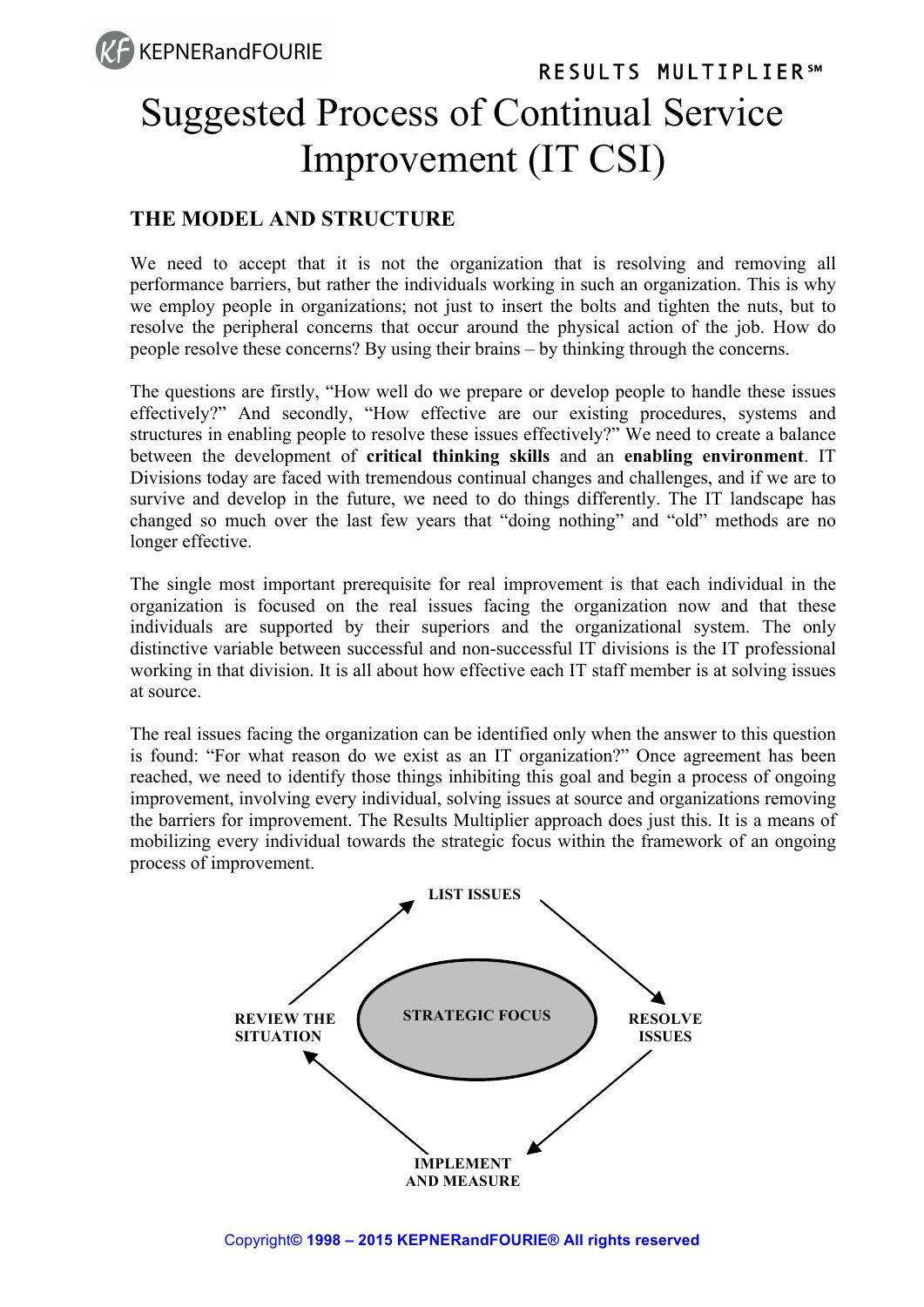

### RESULTS MULTIPLIER**℠**

This process involves a basic approach of listing all the issues and challenges inhibiting the CSI Focus, resolving the priority issues and challenges, then implementing the resolutions and corrective actions and lastly reviewing the situation on an ongoing basis to check progress towards the Improvement Objective. A failure on any of these elements will result in the failure of the process. However, to make each of these phases work effectively, we must not forget about the principles and practices of change management. KEPNERandFOURIE® utilizes the following three roles within an organization to apply the principles of change management:

#### **1. Accountable Sponsor**

Without this person, nothing will happen. This senior line manager/leader is the catalyst for sponsoring change. They pay for the project and want to see a return on investment. They are also required to "walk the talk" to demonstrate their support of the initiative. We need to find and appoint this "sponsor" and Mandate Giver that would be partaking in this initiative.

#### **2. Program Coordinator**

This is normally a staff function person such as Service Management, Employee Development, or Engineering. The Coordinator has the following responsibilities:

- Provide logistical support.
- Arrange presentation days between problem solving teams and senior management.
- Organize training sessions to transfer critical skills to key workers.
- Arrange feedback sessions to the various problem solving teams and/or individuals.

#### **3. Facilitators**

These will be the people who will be thoroughly trained in problem-facilitation skills to enable them to facilitate any company incident/problem at any level in the organization. They will be on call for line managers who want to address certain problem issues as identified in the program. They would be utilized highly effectively to handle both crises situations and in-depth investigations to resolve problems. They will help to prepare recommendations and coach line managers on how to identify the correct stakeholders and information sources to be invited to the various problem solving meetings. The most effective use of facilitators is when they are dedicated full time to the CSI initiative.

#### **THE PROCESS**

#### **1. Phase 1: Identify the Improvement Focus**

IT Top management must agree on the answer to the following question, "For what reason do we exist as an organization?" The answer, which is the absolute core of any business, must become the focus for any improvement process. The focus and implementation strategy should be communicated to all levels.

The following could be typical examples of such an Improvement Focus:

- Reduce operational costs
- Improve productivity or throughput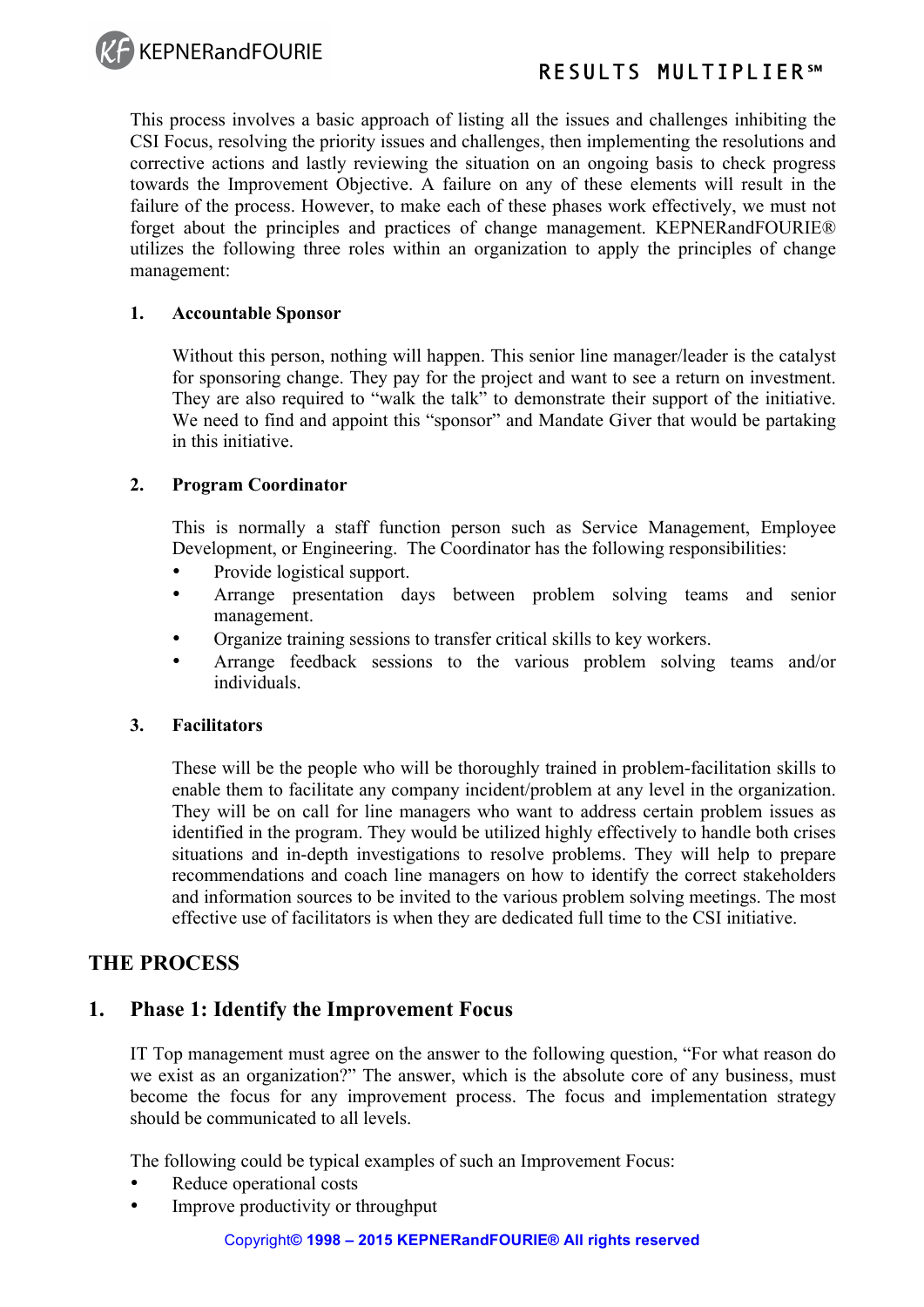## **KEPNERandFOURIE**

## RESULTS MULTIPLIER**℠**

- Doing more with less (in this case is it the combination of the two focuses above)
- Reduce both downtime and rework
- Something very specific such as "reducing IM mean-time-to-restore"

Once the improvement focus has been determined, we need to look at pegging the existing performance levels in certain performance indicators. For example, if we had to look at reducing operational costs, your performance indicators (metrics) could be any or a combination of the following:

- MTR and MTTR
- **Escalations**
- Critical service uptime

**OPS COSTS**

• Recurring incidents

The following is a typical example of the type of indicator (metric) we are talking about and this again would be customized for each IT division.

|                                             | <b>FACTOR/METRIC</b>                | <b>NOW</b>         | <b>6 MONTHS</b> |
|---------------------------------------------|-------------------------------------|--------------------|-----------------|
|                                             | <b>MTR</b><br>٠                     | 7 hours<br>٠       |                 |
|                                             | <b>MTTR</b><br>$\bullet$            | 12 days<br>٠       |                 |
|                                             | <b>System uptime</b><br>٠           | 99.3%<br>$\bullet$ |                 |
|                                             | <b>Level of P3 escalations</b><br>٠ | 72%<br>$\bullet$   |                 |
|                                             | <b>Recurring Incidents</b><br>٠     | 23%<br>$\bullet$   |                 |
| <b>REDUCE</b><br><b>OPS</b><br><b>COSTS</b> |                                     |                    |                 |

As seen from the example, you would insist on the existing way (metric) of measurement in each performance indicator and what it is for the "now" situation. If no measurement method exists for a performance indicator, then one must be found or the performance indicator needs to be changed.

Once this has been done, you would insist on a "window period" for achieving results and coach line management to set an objective for the program. Record an objective indicator for each performance factor to be measured. Make sure this is a realistic goal and that every stakeholder buys into this and confirms the target. Again the following is a typical example:

|               | <b>FACTOR/METRIC</b>                | <b>NOW</b>   | <b>6 MONTHS</b>    |
|---------------|-------------------------------------|--------------|--------------------|
|               | <b>MTR</b><br>٠                     | 7 hours      | > 4 hours          |
|               | <b>MTTR</b><br>٠                    | 12 days<br>٠ | $> 5 \text{ days}$ |
|               | <b>System uptime</b><br>٠           | 99.3%<br>٠   | $< 99.6\%$         |
|               | <b>Level of P3 escalations</b><br>٠ | 72%<br>٠     | $> 33\%$           |
|               | <b>Recurring Incidents</b><br>٠     | 23%<br>٠     | >10%<br>٠          |
| <b>REDUCE</b> |                                     |              |                    |

Copyright**© 1998 – 2015 KEPNERandFOURIE® All rights reserved**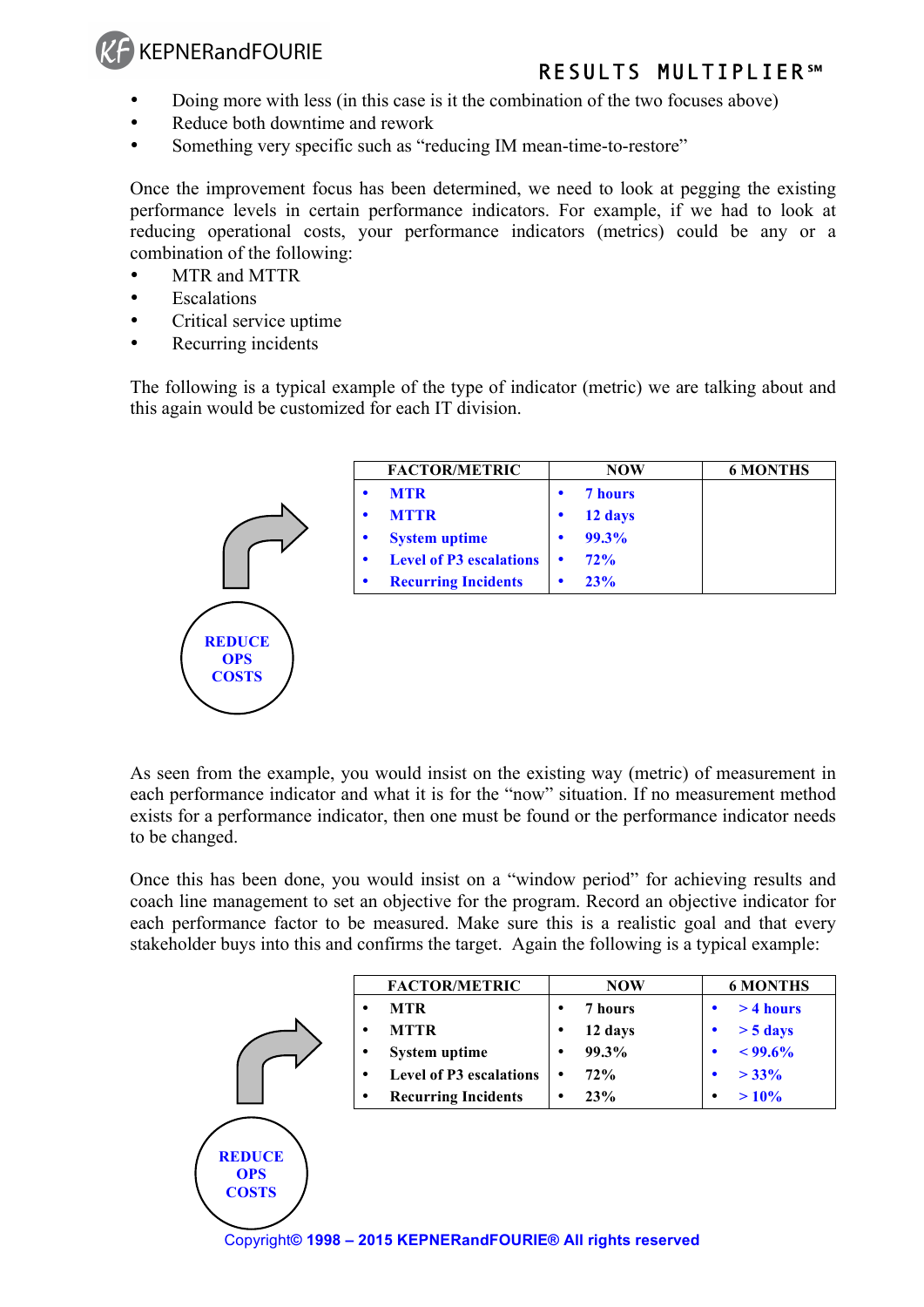

The benefits of doing this will be the following:

- Everyone is aware of the focus.
- Everyone is sensitive to it.
- It makes measurement possible.
- It makes it visible.
- Progress is visible.
- Serves as a basis for reward and recognition

The other major benefit in doing this is that IT management will be able to see the potential savings and impact on the bottom line visibly, and without much effort. They will be able to see "what is in it for them". For example, based on the above hypothetical metrics we could ask the following:

- What it is worth to your division to reduce MTR from 7 hours to below 4 hours?
- What it is worth to your division to reduce MTTR from 12 days to less than 5 days?
- What it is worth to your division to improve uptime from 99.3% to 99.6%?
- What it is worth to your division to reduce P3 escalations from 72% to less than 33%?
- What it is worth to you to reduce recurring incidents from 23% to less than 10%?

#### **2. Phase 2: List all the issues**

|        | <b>FACTOR/METRIC</b>           | <b>NOW</b>   | <b>6 MONTHS</b>    |
|--------|--------------------------------|--------------|--------------------|
|        | <b>MTR</b>                     | 7 hours<br>٠ | $>4$ hours         |
|        | <b>MTTR</b><br>٠               | 12 days      | $> 5 \text{ days}$ |
| ٠<br>٠ | <b>System uptime</b>           | 99.3%<br>٠   | $< 99.6\%$         |
|        | <b>Level of P3 escalations</b> | 72%          | $> 33\%$           |
|        | <b>Recurring Incidents</b>     | 23%<br>٠     | $>10\%$<br>٠       |



Normally the major barriers to the improvement focus/objective are obvious and may include things like inability to solve incidents quickly and accurately, testing procedures not adequate, projects failing, slow decision making processes and bottlenecks. In order to begin the process of continual improvement, specific problems are obtained from each level by means of "focus groups", and presented to IT management for vetting. The trained facilitators conduct these "focus groups". The benefits of doing this are:

- Valuable suggestions are obtained
- Problems are made visible, which may otherwise have remained hidden
- All levels are involved from the very beginning, which fosters ownership and commitment.

These problems are divisionalized and prioritized with the improvement focus and metrics in mind, and then responsibilities and deadlines are allocated.

The facilitators play a very important role in this phase. This provides the opportunity to unearth all deep-rooted problems and for everyone to contribute to the list.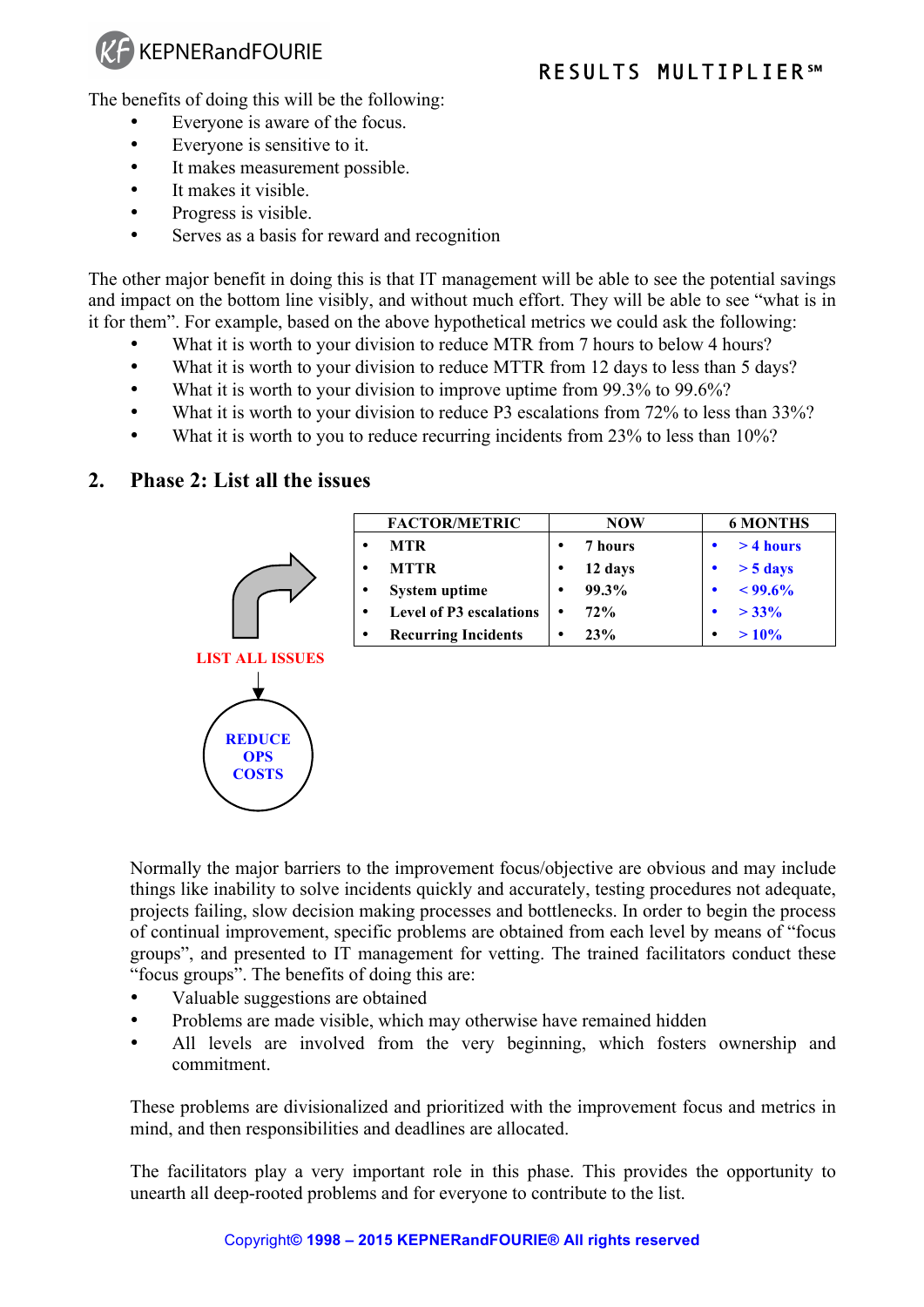

The following are some actions that will take place during this phase:

- 1. Each facilitator conducts a "discovery" meeting with certain groups to complete a PriorityWise application.
- 2. All the documentation is submitted to the accountable person (sponsor) and collated to obtain the overall priorities for the IT division and/or department as it relates to the improvement focus.
- 3. The accountable person (sponsor) issues a mandate for problem resolution and decisions to be recommended.
- 4. Facilitators interpret their priorities and identify team members to help with problem resolution. At this point a very important psychological effect comes into play. Due to this "bottom-up" and then "top-down" approach we create a common focus and a mutually agreed "agenda" to be worked on, which is really very motivational to both parties.

#### **3. Phase 3: Resolve the issues**



This is a critical phase. If people are not provided with the skills and the opportunities to resolve the problems, the improvement process will be very short lived. It is internationally accepted that there are no better techniques than the KEPNERandFOURIE type of problem solving technology in resolving problems no matter what their nature or level of complexity. Internal facilitators are trained to facilitate teams at all levels in the organization in the resolution of problems.

The thinking skills required by individuals must assist them to resolve the full spectrum of concerns faced in the workplace. We can place concerns into definite categories, which assists greatly in selecting the most appropriate approach for a specific concern.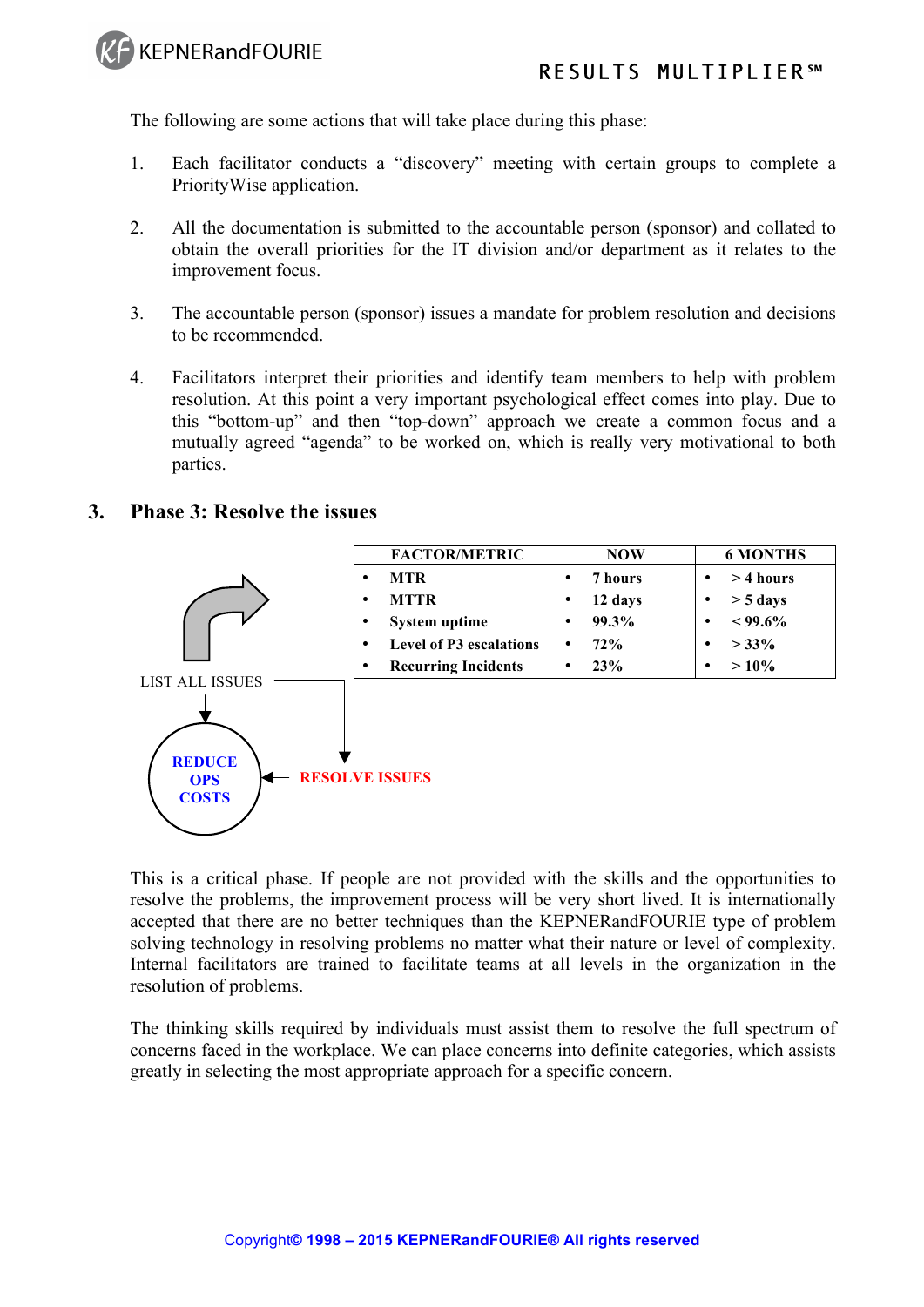

#### **Examples:**

- When faced with vague and complex concerns such as "connectivity problems", "poor SME support", and "time zone problems", we need to obtain a common focus of core issues involved before action can be taken.
- When faced with a specific incident such as "dropping connection", "DNS issue" or "website down", both technical and root causes need to be found before action is taken.
- When faced with concerns such as "we need to improve the design of....", "we need to select a new supplier" and "we need to improve certain coding methods", they imply that we need to create a new solution or choices need to be made.
- When faced with concerns such as "ensure project success", "prevent rollbacks" and "launch a new update", we need to identify potential risks and avoid them.
- When faced with a multitude of concerns, we need to list all the specific issues we are facing and prioritize them so that action is taken on core/key priority issues.

This approach simplifies the resolving of concerns as it describes five different thinking approaches.



Although all individuals in an organization need to have effective thinking skills, the type and complexity of the concerns that people face at different levels do vary. Therefore, the thinking skills provided must be tailored to suit the need. For example, a senior system engineer is faced with an integration issue on a new software platform. Although many attempts have been made, he is unsure about what is causing the compatibility issues. Or, a programmer on a packaging machine dashboard notices a specific indicator flashing all the time and does not know why. Both these individuals require problem-solving skills, but at different levels of complexity.

So, the resolution phase needs strong skills at various levels. The facilitator, problem owner and their project/problem-solving team now gather and analyze the relevant information to resolve the priority issues using the problem-solving skills and content knowledge of all the key people involved.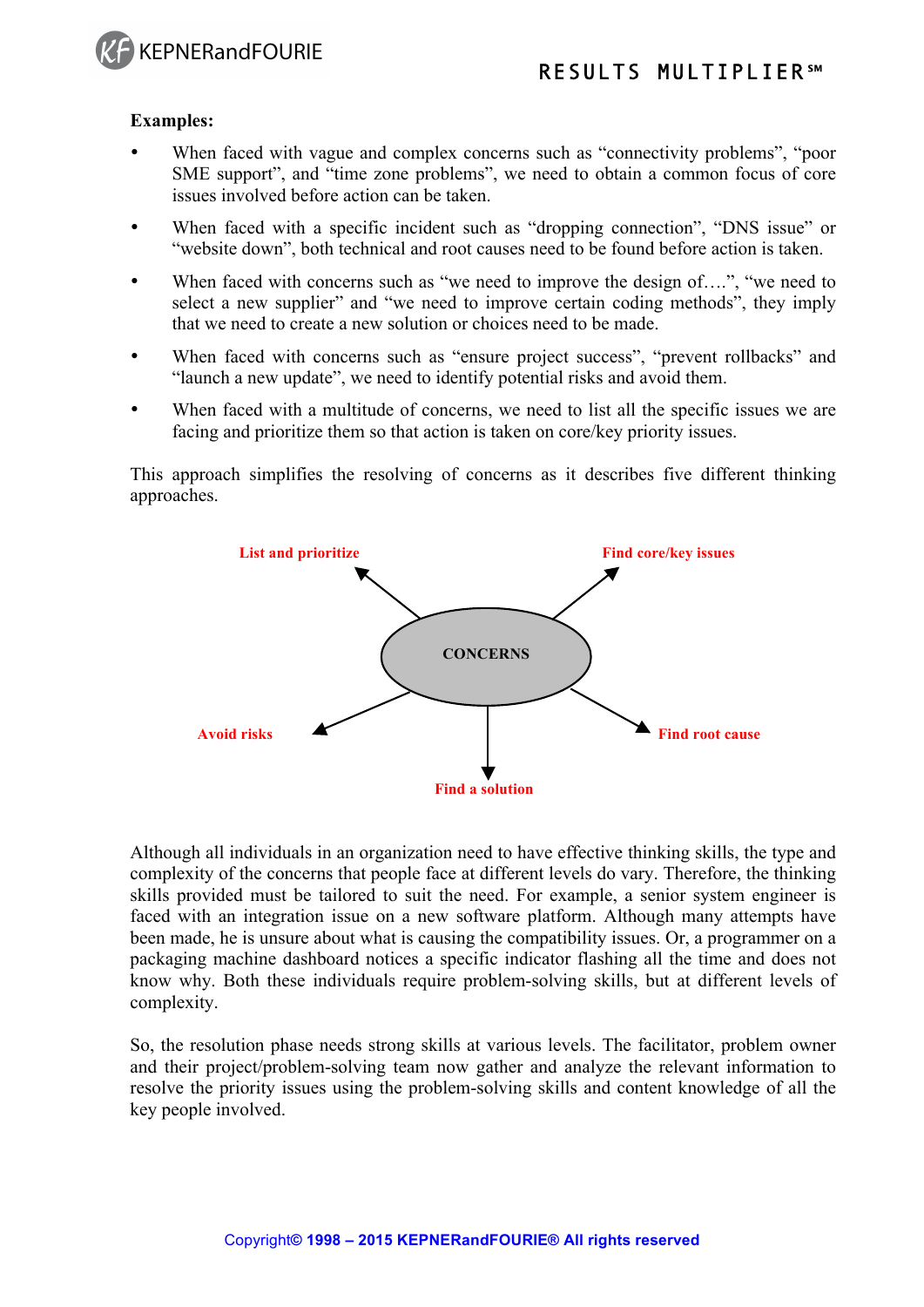

The following actions will be performed:

- 1. The facilitator and the team meet to resolve the priority issues using the appropriate KEPNERandFOURIE thinking dimension.
- 2. Recommendations are made to the accountable person (sponsor) or to the line person to consider them for implementation.

#### **4. Phase 4: Implement and measure**



This is the stage when a recommendation made by a team was successful and supported by Line and it now calls for the implementation of the resolution. The problem situation now needs to be removed or rectified and this is where all the team members will see the fruits of their labor. This is where the organization will discover the level of commitment to improve matters, because tis is the most challenging phase of the whole improvement cycle.

The second component of this phase is to see whether the problem-solving team was successful in their thinking. Has the resolution had any impact on the problem, i.e.:

- Did it remove the cause?
- Has the situation returned to normal or even better than normal?
- Did it have a positive impact on the bottom line?

Lastly, we also have to ask whether it has influenced any of the performance indicators set at the beginning of the program?

All problems/issues are resolved according to their priority rating. Because this rating is done with the improvement focus in mind, management can rest assured that resources will be allocated to those constraints that really affect the well-being and bottom line of the IT division as a whole. We also utilize the Pareto principle, which means that we are addressing those problems that would have a major effect on the bottom line.

The following actions will be performed at this stage:

1. Obtain permission for resolution/action.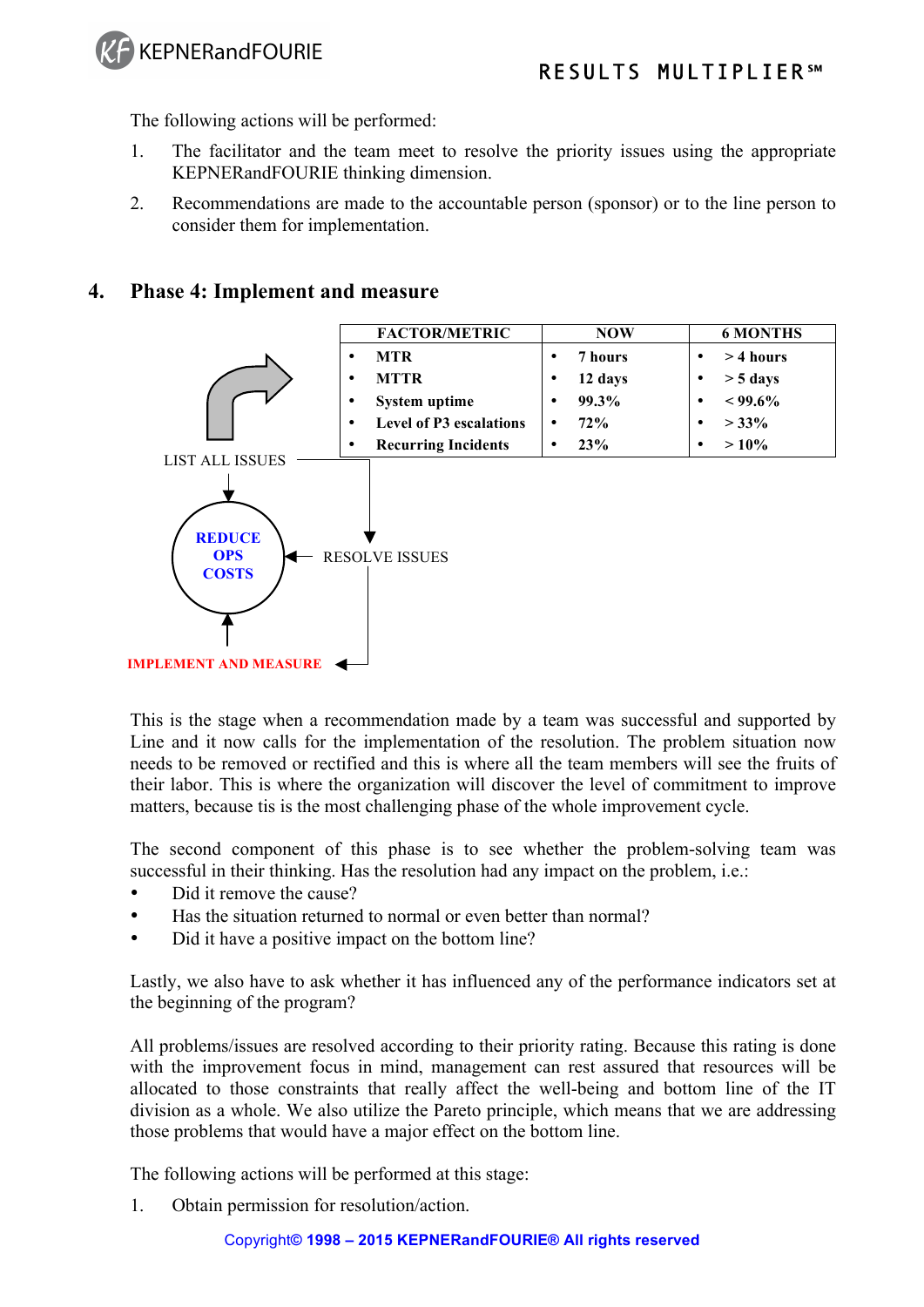## **KEPNERandFOURIE**

- 2. Plan implementation with the same or a new team.
- 3. Monitor results of rectification/implementation.
- 4. Measure and give feedback on the results to management.

#### **5. Phase 5: Review the situation**



In order to ensure that the improvement focus always remains the centre of attention at all levels, the lists of priority issues should be reviewed regularly. Procedures are instituted to ensure that a constant flow of improvement suggestions, issues and challenges is obtained from all levels. As incidents/problems are resolved or priorities change, so the lists are updated to ensure that the correct focus is maintained. This approach to ongoing improvement is free of bells and whistles, unnecessary structures and procedures, and it becomes a way of life.

The review takes place on two levels. Level one is to see whether all the priority issues have been addressed and resolved. Level two is to review the improvement objective/focus. Do we continue with the existing focus and launch the next wave of resolutions or do we review the focus altogether and move onto another area?

This review is normally performed at the end of the window period set at the beginning of the program and will consist of the following actions:

- 1. Collect and collate all the results obtained during the six-month period.
- 2. Check the results against the improvement focus and the objectives.
- 3. Decide on whether to continue with the existing focus or to get a new one.
- 4. Start with lists again to determine new priorities.